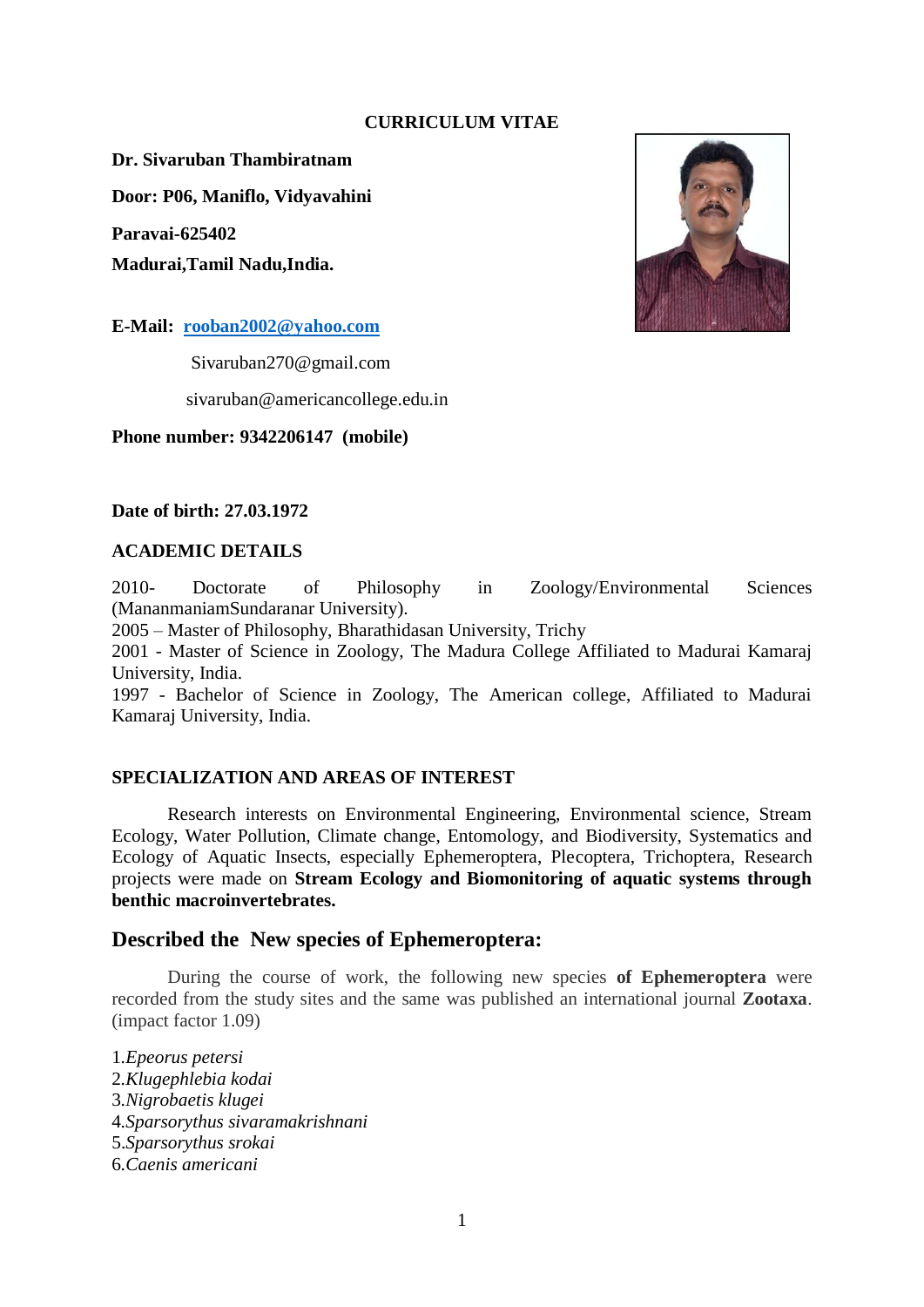# **Publications**

- 1. Srinivasan.P , **Sivaruban.T** Barathy.S & Isack.R (2021).New record of Caenis nigropuctatula Malzacher, 2015 (Ephemeroptera: Caenidae) from Southern India, *Aquat Res* 4(3), 299-303, ISSN 1175-5334 (online edition), ttps://doi.org/10.11646/zootaxa.4990.3.8
- 2. **Sivaruban .T** , Barathy.S, Srinivasan.P, and Isack.R . (2021).A new species of Sparsorythus Sroka & Soldán, 2008 (Ephemeroptera: Tricorythidae) from Eastern Ghats of Southern India , *Zootax*a 4915 (2): 237–245, ISSN 1175-5334 (online edition), https://www.mapress.com/j/zt/
- 3. Srinivasan.P , **Sivaruban.T** Barathy.S & Isack.R (2021).A new species of Sparsorythus Sroka & Soldán, 2008 (Ephemeroptera: Tricorythidae) from Tamil Nadu, India*, Zootaxa* 5061 (1): 185–191, ISSN 1175-5334 (online edition), https://www.mapress.com/j/zt/
- 4. . **Sivaruban .T** , Barathy.S and Srinivasan.P . (2021).Diversity and Distribution of Trichoptera in Three Streams of Eastern Ghats, India, Indian Journal of Ecology (2021) 48(3): 772-775
- 5. Srinivasan. .P , **Sivaruban.T** Barathy.S , & Isack.R (2021). A new species of Dudgeodes Sartori, 2008 (Ephemeroptera: Teloganodidae) from Megamalai hills of southern Western Ghats, India, *Zootaxa* 4990 (3): 571–5 ISSN 1175-5334 (online edition), http://zoobank.org/urn:lsid:zoobank.org:pub:7A264F32-8407-42FC-BFE2- 09268C0F259D
- 6. Srinivasan.P , **Sivaruban.T** Barathy.S , Malzacher.P & Isack.R (2021). A new charismatic Caenis Stephens, 1835 (Ephemeroptera: Caenidae) from Southern India, *Zootaxa* 4926 (1): 105–116.
- 7. Barathy.S, **Sivaruban.T,** Srinivasan.P, Isack.R and Rosy.M. (2021). Diversity and community structure of Ephemeroptera in freshwater stream of Megamalai hills, Tamil Nadu, India, *ENTOMON* 46(4): 279-284, https://doi.org/10.33307/entomon.v46i4.638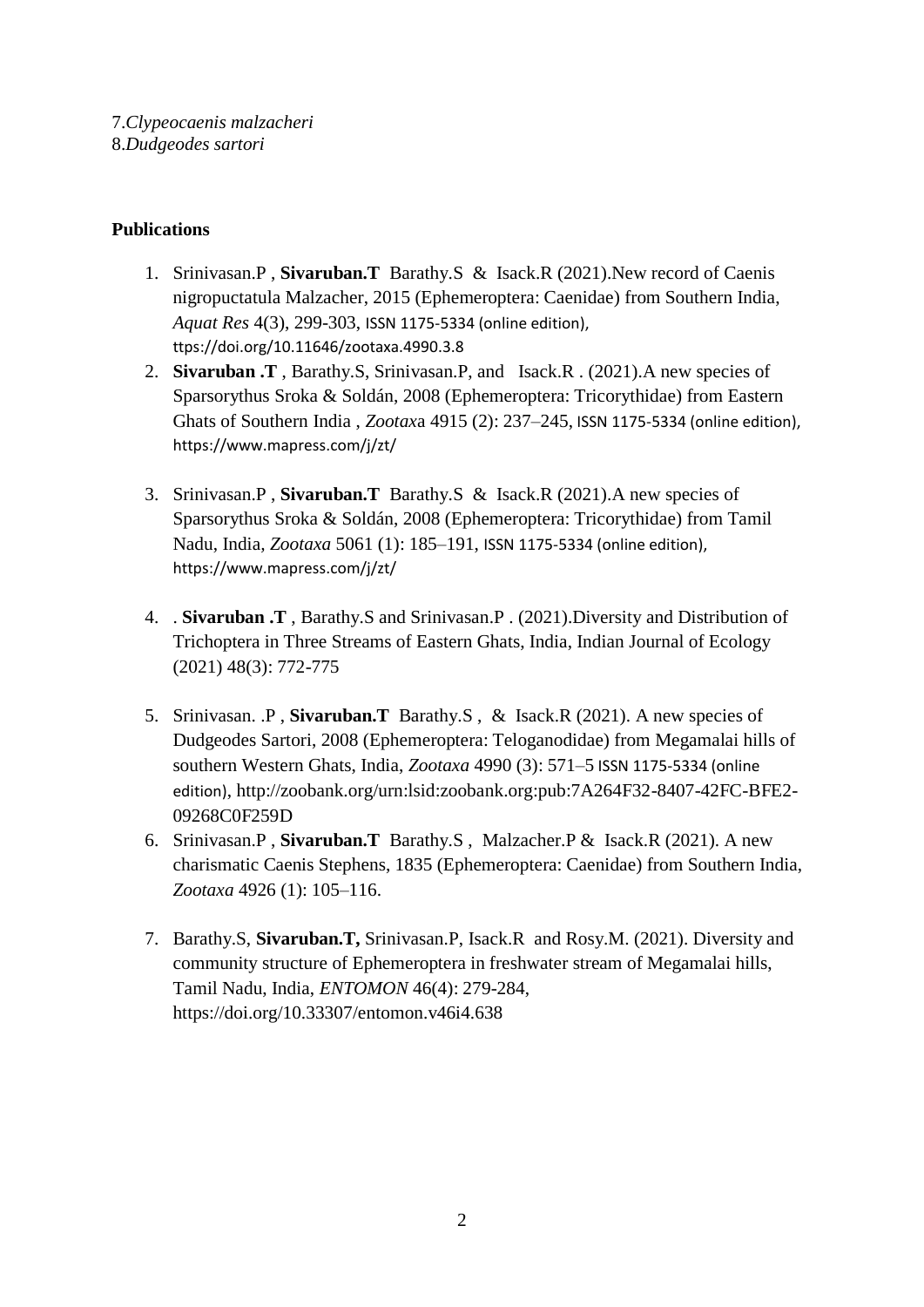- 8. Barathy.S, **Sivaruban.T** and Srinivasan.P (2020). Distribution of mayflies in thirty streams of Western Ghats, Southern India, *J. Insect Biodiversity* 018 (2): 050–062, ISSN 2538-1318 (print edition), http://zoobank.org/urn:lsid:zoobank.org:pub:FB624F11- 8C33-41DB-A983-2A18957D3EDF
- **9. Sivaruban .T** , Barathy.S, Srinivasan.P and Isack. R (2020). Feeding Patterns and Strategies of Ephemeroptera, Plecoptera and Trichoptera in Relation to Seasonality, Landscape Elements and Mesohabitats, *Acta Aquatica Turcica,* 16(4), 558-570, E-ISSN: 2651-5474, <https://doi.org/10.22392/actaquatr.744336>
- **10.** Barathy.S, **Sivaruban.T,** Arunachalam .M and Srinivasan.P (2020). Community structure of mayflies (Insecta: Ephemeroptera) in tropical streams of Western Ghats of Southern India, Aquatic Res, 4(1), 21-37, E-ISSN 2618-6365, https://doi.org/10.3153/AR21003
- **11. Sivaruban .T** , Barathy.S, Srinivasan.P, Isack. R and Rosy.M (2020). Impact of ecological attributes and feeding categorization of Ephemeroptera, Plecoptera and Trichoptera (EPT) insects in Kiliyur falls of Eastern Ghats, India, *ENTOMON* 45(3): 171-180,https://doi.org.3307/entomon.v45v.3.548.
- **12. Sivaruban .T** , Barathy.S, Srinivasan.P, Isack.R and Rosy.M (2020).Temporal variation of mayfly community (Ephemeroptera) in response to ecological attributes in Gadana river, Tamilnadu, India, *ENTOMON* 45(2): 115-122, https://doi.org/10.33307/entomon.v45i2.519
- **13.** Barathy.S , Vimali.M , **Sivaruban.T** and Srinivasan.P (2020). Leaf Litter Degradation by Microbes and Macroinvertebratess in I Mid Reaches Stream of the Eastern Ghats*, Indian Journal of Ecology* 47(3): 881-883.
- **14.**

**Sivaruban .T** , Barathy.S, Srinivasan.P and Isack.R. (2020).Diversity and Distribution of Odonates in Alagar Hills of Southern India, *Indian Journal of Ecology*, 47(3): 869-871.

- **15.** Barathy.S, **Sivaruban.T** and Srinivasan. P (2020) Taxonomic Keys of Mayflies in the Palni and Cardamom Hills of Western Ghats, Southern India, Recent Research Advances in Biology Vol. 5, ISBN: 978-93-90516-94-0, DOI: 10.9734/bpi/Arab/v5/6233D
- **16.** Srinivasan Pandiarajan, **Sivaruban Thambiratnam**, IsackRajasekaran 1and Barathy Sivaruban(2019). Bio-monitoring and Detection of Water Quality using Ephemeroptera, Plecoptera and Trichoptera (EPT) Complex in Karanthamalai Stream of Eastern Ghats,*Indian Journal of Ecology* 46(4)
- **17. Sivaruban Thambiratnam**, Srinivasan Pandiarajan, IsackRajasekaran, Barathy Sivaruban (2019). Study on diversity and molecular systematics of Stenopsyche kodaikanelensisInsecta: Trichoptera) and Phylogenetic lineage with Trichoptera and Lepidoptera in Kuranganistream,Science Arena Publications Specialty *Journal of Biological Sciences,* Vol, 5 (4): 33-39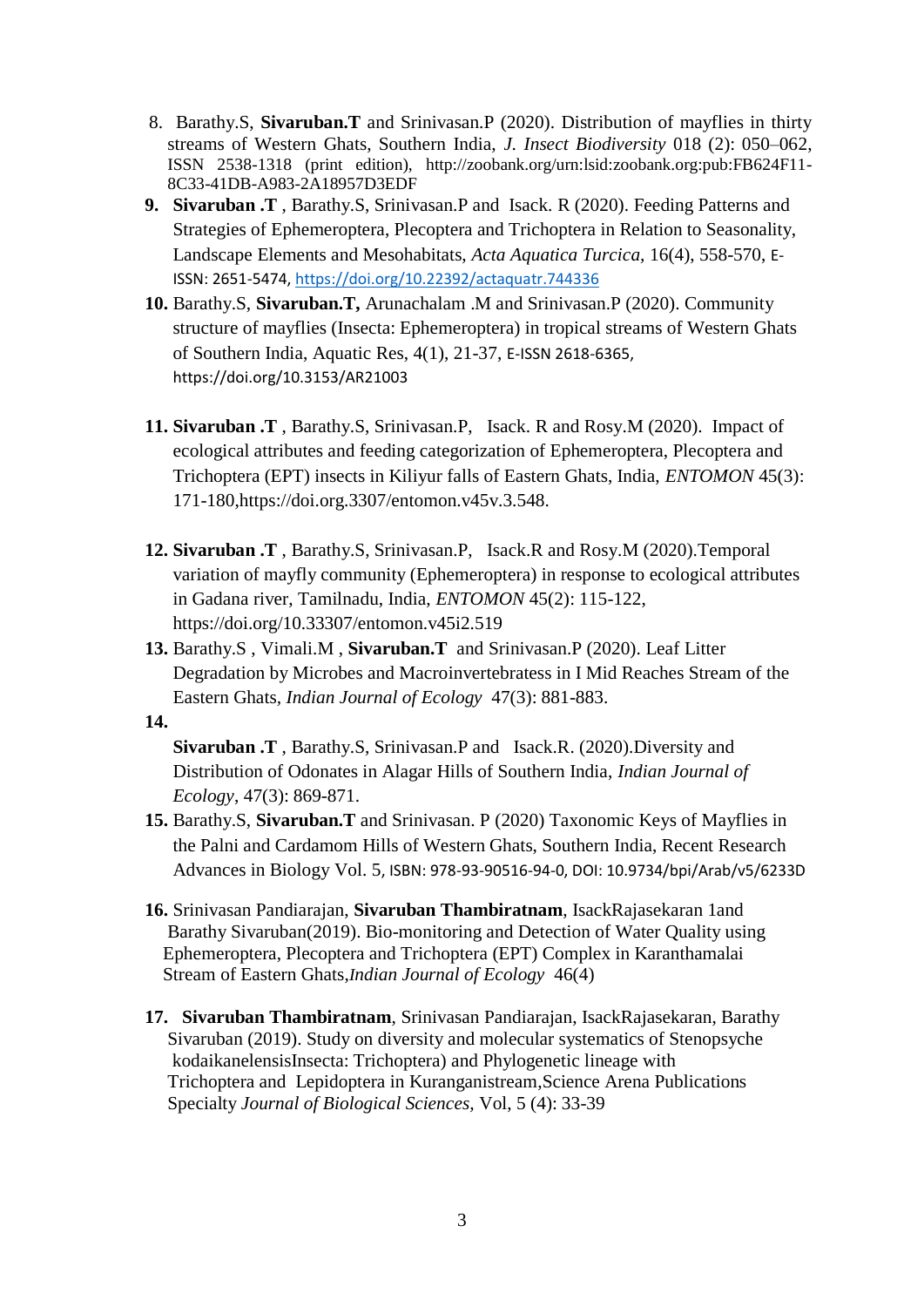- **18.** Barathy.S**,Sivaruban.T,**Srinivasan.P, BernathRosi.M and Isack.R**(2019).**  Evaluation of heavy metal toxiocity in water using the fishes of Vaigai River,*International Research Journal of Biological Sciences* Vol. 8(11),20-21.
- **19. Sivaruban.T**and Barathy. S **(**2016) Indoor air pollution due domestic cooking fuels in Madurai, *South Indian Journal Of Biological Sciences*2016; 2(2); 231‐235.
- **20.** SathyamoorthyK., **Sivaruban T** and Barathy S. (2016) Assessment of heavy metal pollution and contaminants in the cattle meat,*Jr. of Industrial Pollution Control 32(1) pp 350-355.*
- **21.** Rajalakshmi P., Barathy S and **SivarubanT.**(2015). Contamination of heavy metals in tannery effluent and soil, *Uttar Pradesh Journal of Zoology,* 35(3):207-211.
- **22. Sivaruban,T.,** Barathy, S Sivakumar,SGoel,MDas,AiKumar,Rand MaranS, (2014**).**  Microbial Removal of High Concentration Heavy Metal in Tannery**.***Research Journal of Pharmaceutical, Biological and Chemical Sciences***.** Pgno217-224
- **23. Sivaruban, T., Barathy,**S.,Arunachalam,M.,Venkataraman,K and Sivaramakrishnan,K.G.(2013). A new species of Heptageniidae (Ephemeroptera), *Epeoruspetersi* from Kumbakkarai hill stream of the Western Ghats, Southern India. *Zootaxa,* 3731 (3): 391-394.
- **24.** Selvakumar, C., Rahul, R Nair., Sivaramakrishnan, K. G., Ganesh, D., Janarthan, S., Arunachalam, M and **Sivaruban, T**. (2012**).** Influence of certain force on evolution of synonymous codon usage bias in certain species of three basal orders of aquatic insects.*Mitochondrial DNA* 23(6): 447 – 460.
- **25.** JeyakumaranThambi, Raja, M., Arunachalam, M and **Sivaruban, T.** (2013). Application of Rapid Bioassessment in selected streams of the The Western Ghats using Benthic Macroinvertebrates. *International Journal of Environmental Biology*
- **26. Sivaruban, T., Barathy**,S and Manikandan,M.(2012). Environmental monitoring and pollution assessment using stream inhabiting Insects(EPT) *Proceeding of the international Conference on Nanomaterials and Applications.*University sponsored by DST-CURIE, NEWDELHI
- **27. Barathy, S and Sivaruban, T.**(2012). A detail study on drinking water quality and dental fluorosis in Melur, *Uttar Pradesh journal of zoology***.**32(1):91-99.
- **28. Sivaruban,T**., **Barathy, S**.,Venkataraman,K and Arunachalam,M. (2010). Life cycle studies of Heptageniidae (Insecta: Ephemeroptera) in Kumbbakarai Stream of Western Ghats, Tamil Nadu, India.*Journal of Threatened Taxa* **2(10):123-1226.**
- **29. Barathy, S.,Sivaruban, T** and Arunachalam,M. (2009). Effect of phenolic compound drugs on certain metabolites of liver in *Oreochromismossambicus*. *Uttar Pradesh Journal of zoology*.29(1):17-21.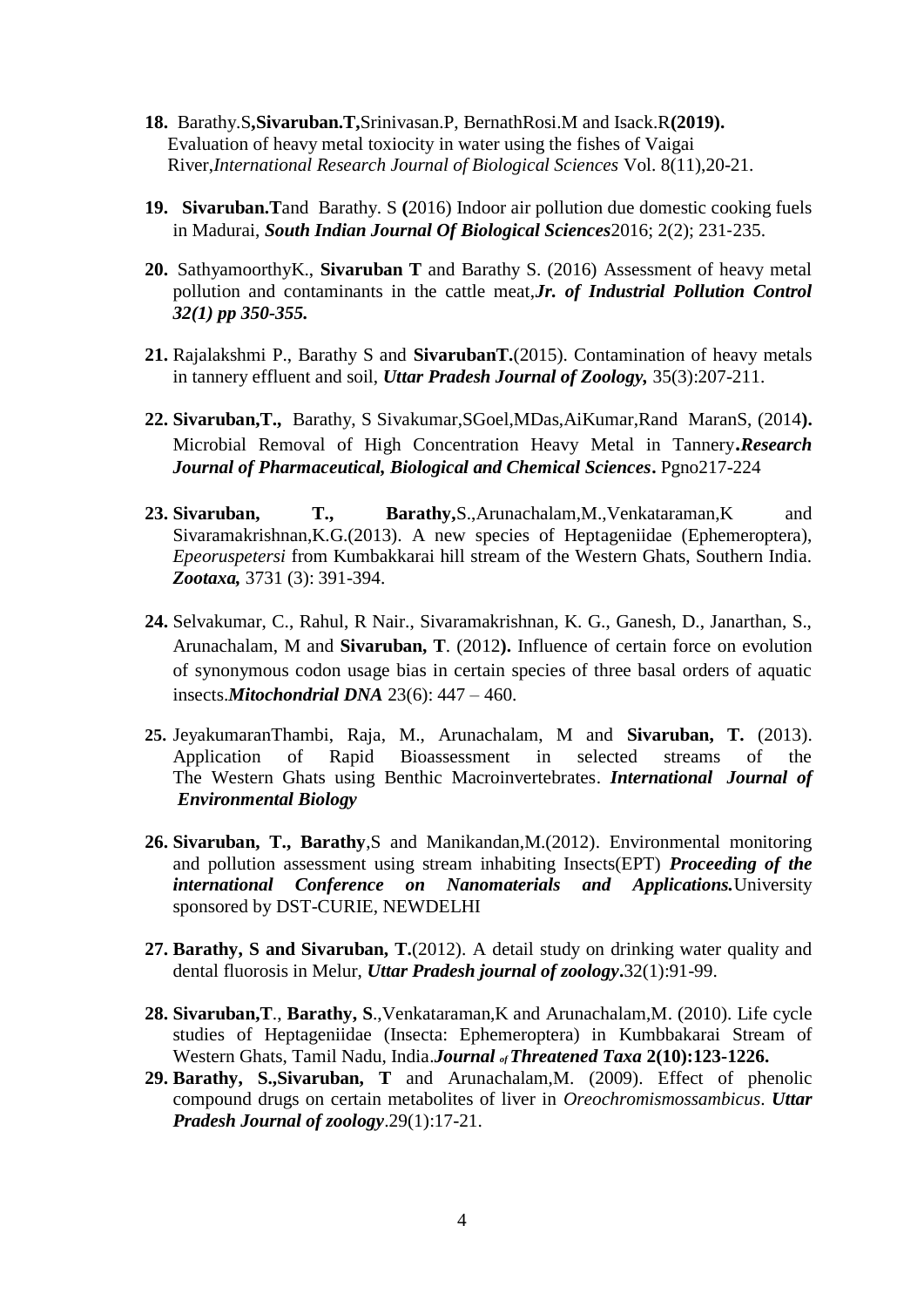# **Paper presentation**

- **Sivaruban.T**, Barathy.S, Raghuram.H, Venkatesh.B and Karuthapandi.S (2016). Antioxidant properties of Spirulina platensis and S. maxima, International conference on food and Science, Poster presentation in sponsored by Department Biotechnology (DBT) and Indian Council of Medical Research (ICMR),31 August-1 September
- Raghuram.H,**Sivaruban.T**, and Velladurai.P (2016). Selenium rich foods and their role in immune system- a review, Poster presentation in International conference on food and Science, sponsored by Department Biotechnology (DBT) and Indian Council of Medical Research (ICMR),31 August-1 September
- **Sivaruban.T**, Barathy.S and Alex Jacob.S .(2015). Environmental pollution assessment using stream inhabiting insects (EPT complex). National conference on Intellectual property rights in Biodiversity and Biotechnology (IPRBB-2015)
- **Sivaruban.T**. (2014). Alternative Energy from Biowastes, Oral presentation in V.O. Chidambaram college, thoothukudi,State level seminar on Renewable Energies and their Utilization.
	- Vijayakumar, S., **Sivaruban, T.and Barathy. S.** (2013).Water quality in bore well sources of Virudhunagar District, Tamilnadu". Poster presentation in Pope's college. (UGC sponsored national seminar).
	- Sugapriya, P., HamruthaSaratha, A., Silas Ebenezar and **Sivaruban, T.** (2013)." Environmental assessment, Biodiversity and Trophical relationships of Macroinvertebrates at Karanthamalai Southern Eastern Ghats. Poster presentation in MKU.
	- **Sivaruban, T**and Barathy, S. (2012). The role of aquatic Invertebrate Fauna and Microbial Fauna in the processing of Leaf litter in Deciduous forest streams(MSW) at Vellakal dump site Madurai." Poster presentation in MKU.
	- **Sivaruban,T**and Barathy, S.(2011)."Environmental relationship and Diversity of Ephemeroptera, Plecoptera and Trichoptera (EPT) complex in Sirumalai Hill stream, South India." Poster presented in MKU.
	- **Sivaruban, T** and Barathy,S. (2006). Indoor air pollution due to domestic cooking fuels at Madurai city. GovindammalAditanar College for Women. National seminar on *Ecoinformatics.*
	- **Sivaruban,T** and Barathy, S. (2007). Ephemeroptera, Plecopteraand Trichoptera complex diversity and Ecology of Karanthamalai hills, Eastern Ghats at Sri KGS Arts College, Srivaikundam.*TNSCT*, Chennai and *NCSTC,*New Delhi.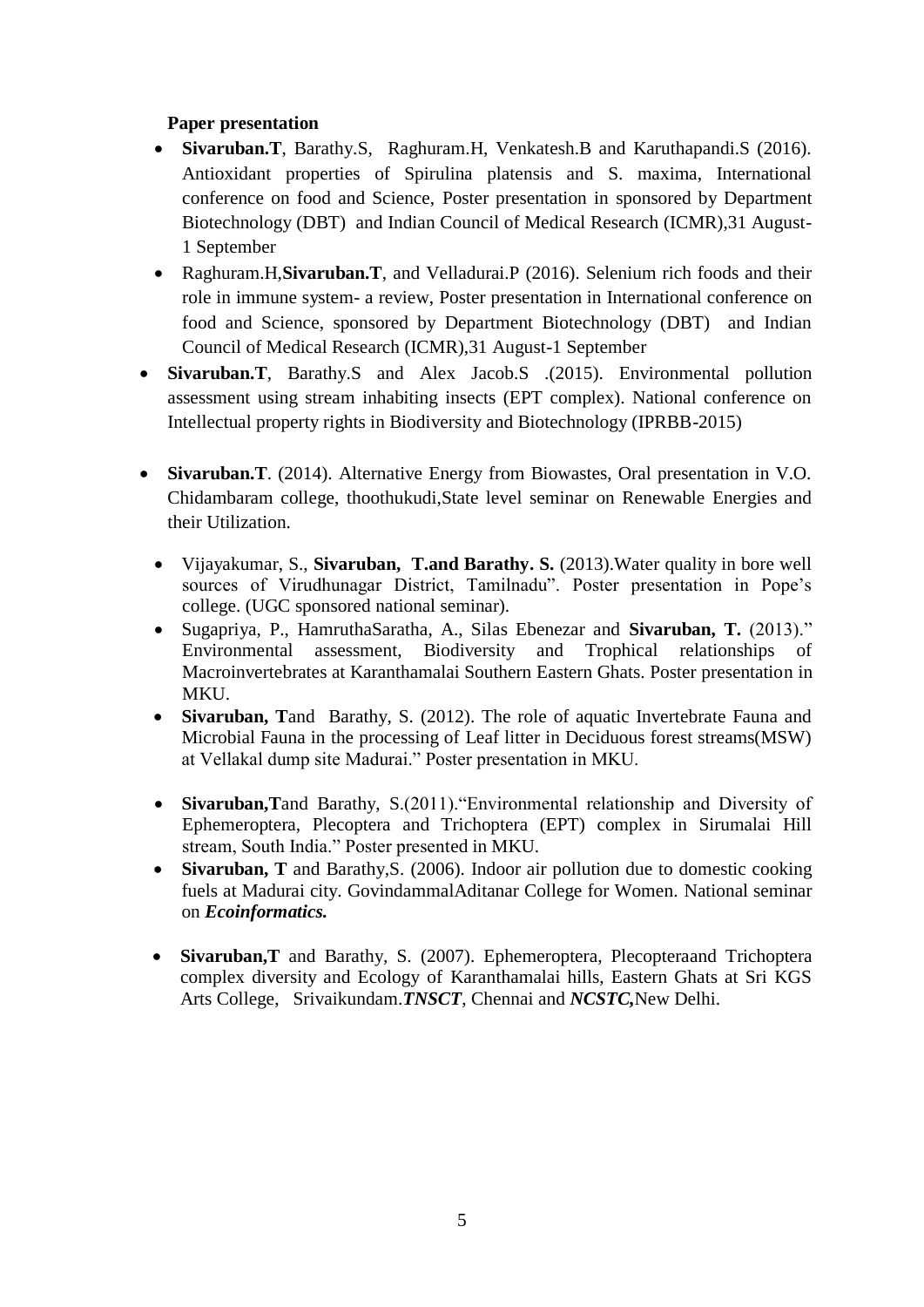# **Other Experiences**

2016 Attend a National workshop on  $30<sup>th</sup>$  and 31st March 2016 in "DNA Barcoding: Handson practice for Beginner" organized by the Molecular Biodiversity Research Division of this college in collaboration with PulHert Centre for DNA Barcoding and Biodiversity Studies, Dr.BabashebAmbekarMarathawada University, Aurangabad, Maharastra.

2015- Attend Nation conference on "Community Microbial Consortia and the human holobiont- Implications of Yet – UnculturableMicroorganiams in systemic Health, Disease and Personalized Medicine" on  $7<sup>th</sup>$  and  $8<sup>th</sup>$  December 2015.

2003- 2010- Served as Lecturer in The Madura College, Post Graduate Zoology Department Madurai, Tamil Nadu, India.

2010- Till- Serve as Lecturer in The American College Under Graduate & Post Graduate Zoology Department,Madurai, Tamil Nadu, India.

2005 – Till - Resource person and Guide of PRIST University Collaboration Programme,Thanjavur, Tamil Nadu,India.

2007- Till - Guide forPeriyar University, Salem, Tamil Nadu,India.

2008- Till **-** Guide for Vinayaga Missions University Salem Thanjavur, Tamil Nadu,India.

| S.No. | Year | <b>Name of Candidate</b> | <b>Title of Dissertation</b>                                                                                                         |
|-------|------|--------------------------|--------------------------------------------------------------------------------------------------------------------------------------|
| 1.    | 2007 | P.Anbaras                | Plecoptera&Trichoptera<br>Ephemeroptera,<br>assemblages in mountain stream of Suruli falls.                                          |
| 2.    | 2007 | S.Mary Dharathy          | Indoor air pollution due to domestic cooking fuels at<br>Madurai.                                                                    |
| 3.    | 2007 | T.Selvaraj               | A survey on ground water quality and dental<br>fluorosis in Melur Taluk, Madurai.                                                    |
| 4.    | 2007 | P.PeriyaSamy             | Analysis of Ephemeroptera, Plecoptera& Trichoptera<br>complex diversity and Ecology in Karanthemalai hill<br>streams of South India. |
| 5.    | 2007 | A. Parvathavarthini      | Leaf litter associated aquatic insects and microbial<br>colonization of Karanthemalai streams, South India                           |
| 6.    | 2007 | M.Kannan                 | Diversity<br>Ecology of<br>and<br>Ephemeroptera,<br>Plecoptera&Trichoptera complex in streams of<br>Courtallam.                      |

# **M.Phil Students guided**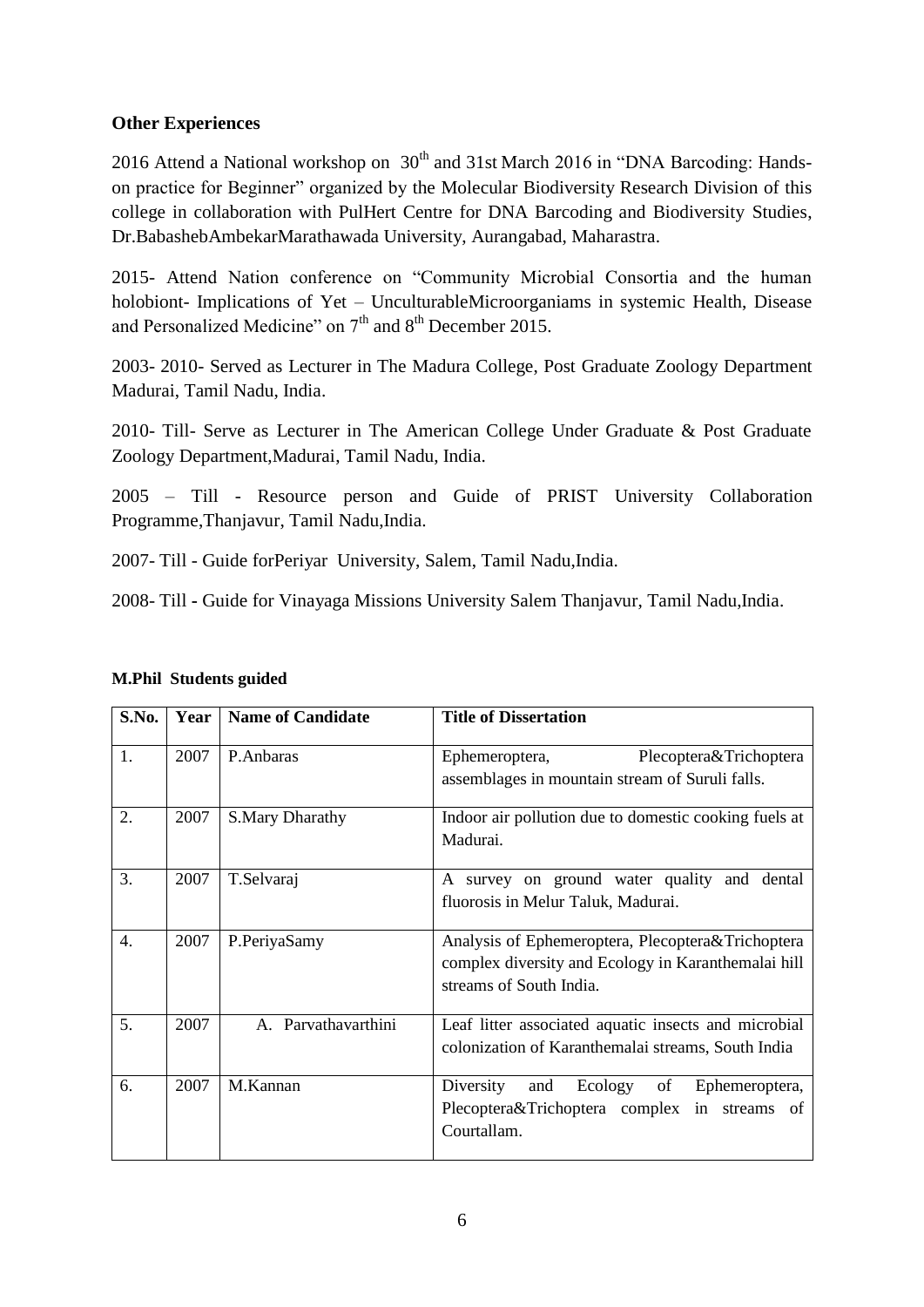| $\overline{7}$ | 2009 | Sr.Carmel Mary                             | Leaf litter associated with microbial colonization          |
|----------------|------|--------------------------------------------|-------------------------------------------------------------|
|                |      |                                            | entomofaunal assemblages in<br>and<br>stream<br>of          |
|                |      |                                            | sirumalai, Eastern Ghats.                                   |
| 8              | 2009 | Ms.Rajanipriya                             | Biodegradation of Phenolic compounds by soil                |
|                |      |                                            | microorganism.                                              |
| 9.             | 2009 | Mrs.C.Jeyapakkiyam                         | Ephemeroptera, Plecoptera and Trichoptera in two            |
|                |      |                                            | streams of Karanthamalai hill, Eastern Ghats.               |
| 10             | 2009 | H.Mangalam                                 | Isolation and identification of efficient probiotic         |
|                |      |                                            | strain and its antagonistic effect against pathogenic       |
|                |      |                                            | microorganisms.                                             |
| 11             | 2009 | N. Chellapriya                             | Evaluating antiviral and antioxidant profile of spirulina.  |
|                |      |                                            |                                                             |
| 12             | 2009 | K. Mathangi                                | Macroinvertebrate assemblages in Courtallum stream and      |
|                |      |                                            | environmental relationships.                                |
| 13             | 2010 | S. S. AlarmeluDevashena                    | Studies on acute toxicity of metals to the fish viz,        |
|                |      |                                            | Catlacatla, Labeorohita and Cirrhinamrigala.                |
| 14.            | 2010 | A. SherlinAnbarasi                         | Studies on neem cake as source of nitrogen its effect on    |
|                |      |                                            | soil, microbes and as an inhibitor of pesticides            |
|                |      |                                            | degradation.                                                |
| 15             | 2010 | Arul jothi                                 | Influence of honey on dermal wound healing in rats.         |
| 16             | 2011 | B. Vinothkumar                             | Study on amino acid producing bacteria through              |
|                |      |                                            | microbial fermentation using different agricultural wastes. |
| 17             | 2012 | R.Venkateshwaran                           | Environmental<br>biodegradation<br>and<br>assessment<br>of  |
|                |      | (M.Tech-<br>Environmental                  | hazardous wastes management by bio remediation<br>process.  |
|                |      | Science) PRIST Univrersity                 |                                                             |
| 18             | 2012 | K. Rengasamy (M.Tech)                      | An Evaluation of Ecology and Social aspects of motor        |
|                |      | Environmental Science in                   | way in Madurai, Tamil nadu.                                 |
|                |      | <b>PRIST University.</b>                   |                                                             |
|                |      |                                            |                                                             |
| 19             | 2012 | S. Sivakumar (M.Tech)                      | Role of microorganism in remediation of heavy metals in     |
|                |      | Environmental Eng. in in                   | the wastes of Tanneries.                                    |
|                |      | PRIST University.                          |                                                             |
| 20             | 2013 | S. R. Vijayakumar (M.Tech)                 | Water quality problems in bore well sources<br>of           |
|                |      | Environmental Eng. in PRIST<br>University. | Virudhunagar Panchayat Union.                               |
|                |      |                                            |                                                             |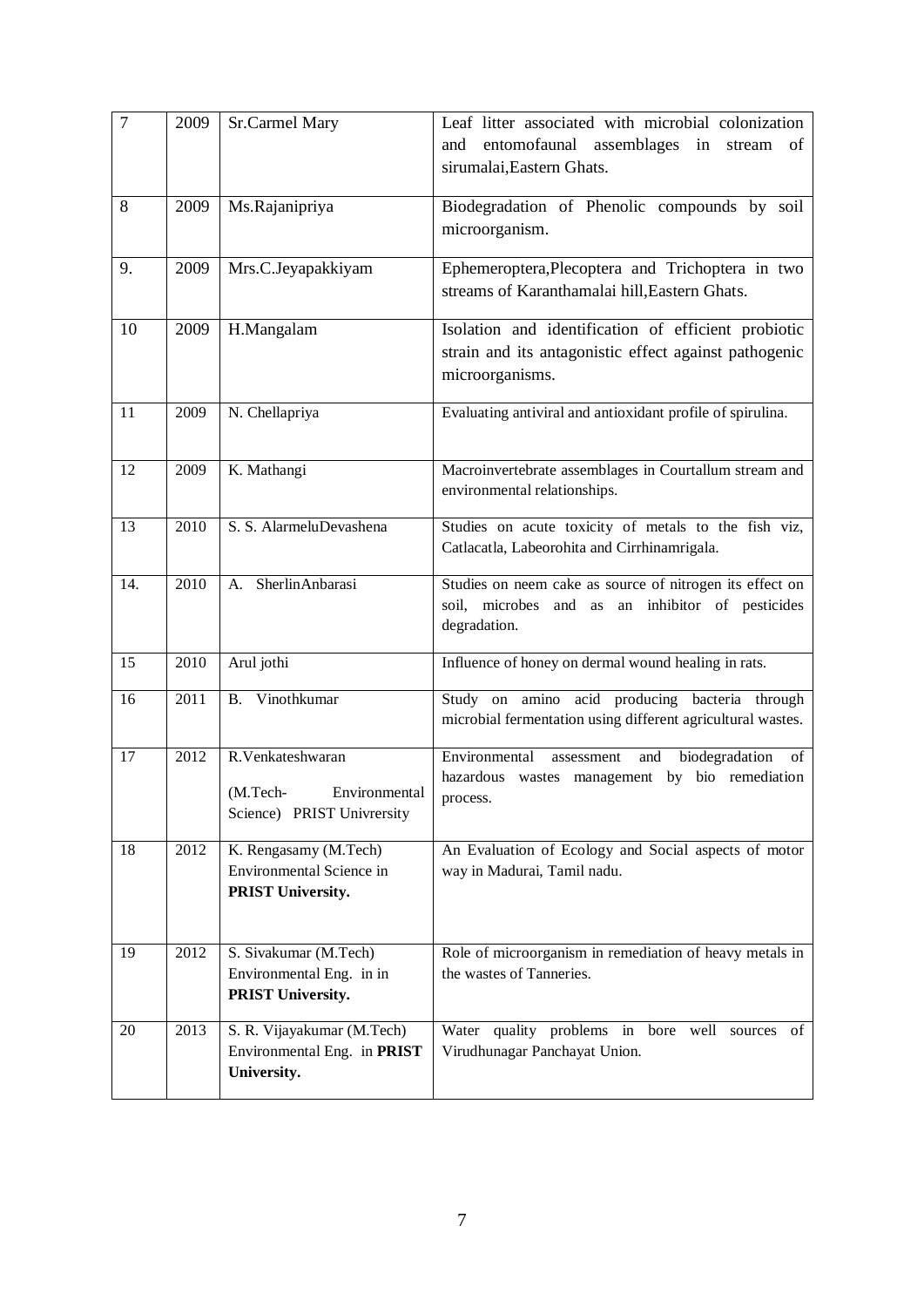| 21 | 2013 | S. Pandiyarajan                                     | Techno economical analysis of municipal solid waste at                                              |
|----|------|-----------------------------------------------------|-----------------------------------------------------------------------------------------------------|
|    |      | (M.Tech) Environmental Eng.<br>in PRIST University. | Vellakal Madurai.                                                                                   |
| 22 | 2013 | V. Jevakumar                                        | Untreated municipal sewage water discharge in Madurai<br>and investigation of metal contaminations. |
| 23 | 2013 | S. Irwin jeyakumar                                  | Determination of heavy metal residues in the milk of<br>cattle.                                     |

#### Ph.D students

| S.No           | Name                  | Title |
|----------------|-----------------------|-------|
|                |                       |       |
|                | Srinivasan. P         |       |
| $\overline{2}$ | Isaic .R              |       |
| 3              | <b>Bernoth Rosi.M</b> |       |

(Dr.Sivaruban Thambiratnam)

#### REFERENCES

1. Dr. K.A.Subramanian, Scientist- C, Zoological Survey of India, Government of India, Chennai. Tamil Nadu, South India E- mail: [subbuka.zsi@gmail.com](mailto:subbuka.zsi@gmail.com) Mobile: 91-908803954

2. Dr. K. G. Sivaramakrishnan, Emeritus Scientist, Madras University, Chennai, Tamil Nadu, South India.